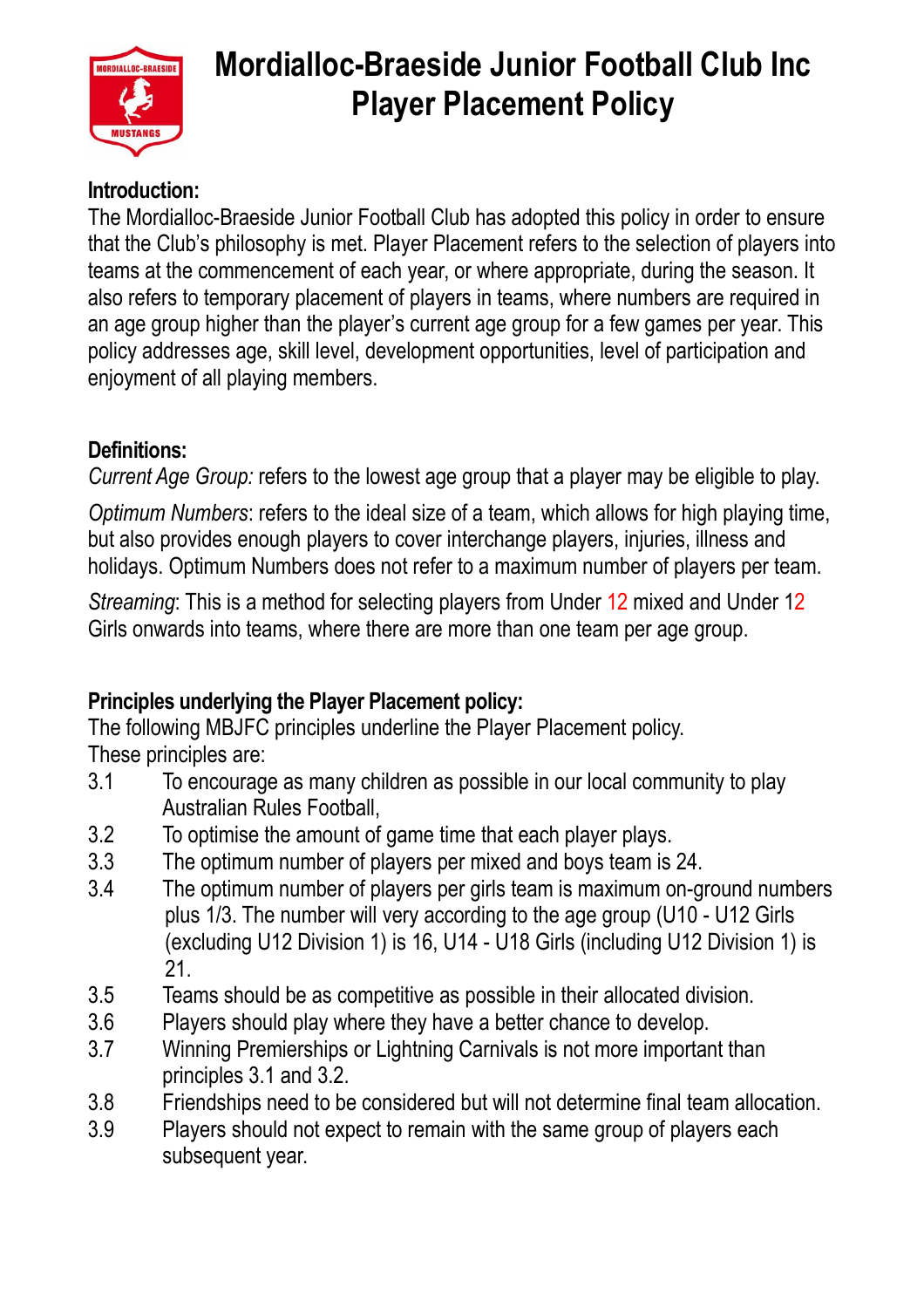3.10 Player movement to a different team/s should be regarded as an opportunity to experience diversity, and players should be encouraged to adapt to, and enjoy, the change.

## **4.1 Age placement – assignment of players to teams for the full season:**

- 4.1.1 Players will be assigned to teams within their current age group, irrespective of where they have previously been assigned, or other factors.
- 4.1.2 Players may be asked, or may apply, to be assigned to a team in an age group above the player's current age group, where the following occurs:
	- 4.1.2.1 The older age group team requires more players to meet the optimum player numbers for a team, AND
	- 4.1.2.2 The assignment makes the current age group from where the player is moving closer to optimum numbers; AND
	- 4.1.2.3 The age group is not more than one age level above the player's current age group (for girls' teams where playing up would put a player into an age group two year's above their current age group, the player would be assigned to the team most equivalent to one age group above, eg a bottom age team if more than one team), AND
	- 4.1.2.4 Parental Consent to play in the older age group is provided to the Club, AND
	- 4.1.2.5 The player is judged by the Match Committee to be capable of playing in the older age group. Consideration of the introduction of tackling at Under 11 will especially be considered.
- 4.1.3 Players will not be assigned to an age group more than two age levels above their eligible age.

## **4.2 Age Placement - Playing out of age group temporarily:**

- 4.2.1 Players may be asked, and may apply, to temporarily play for a team above the player's current age group on a match by match basis, where:
	- 4.2.1.1 The older age group team requires more players to meet the optimum player numbers for a team for a single match, AND
	- 4.2.1.2 The assignment makes the current age group team from where the player is still within optimum numbers; AND
	- 4.2.1.3 The age group is no more than two age levels above the players current age group, AND
	- 4.2.1.4 Parental Consent to play in the older age group is provided to the Club, AND
	- 4.2.1.5 The player is judged by the coaches of both teams to be capable of playing in the older age group. Consideration of the introduction of tackling at Under 11 will especially be considered.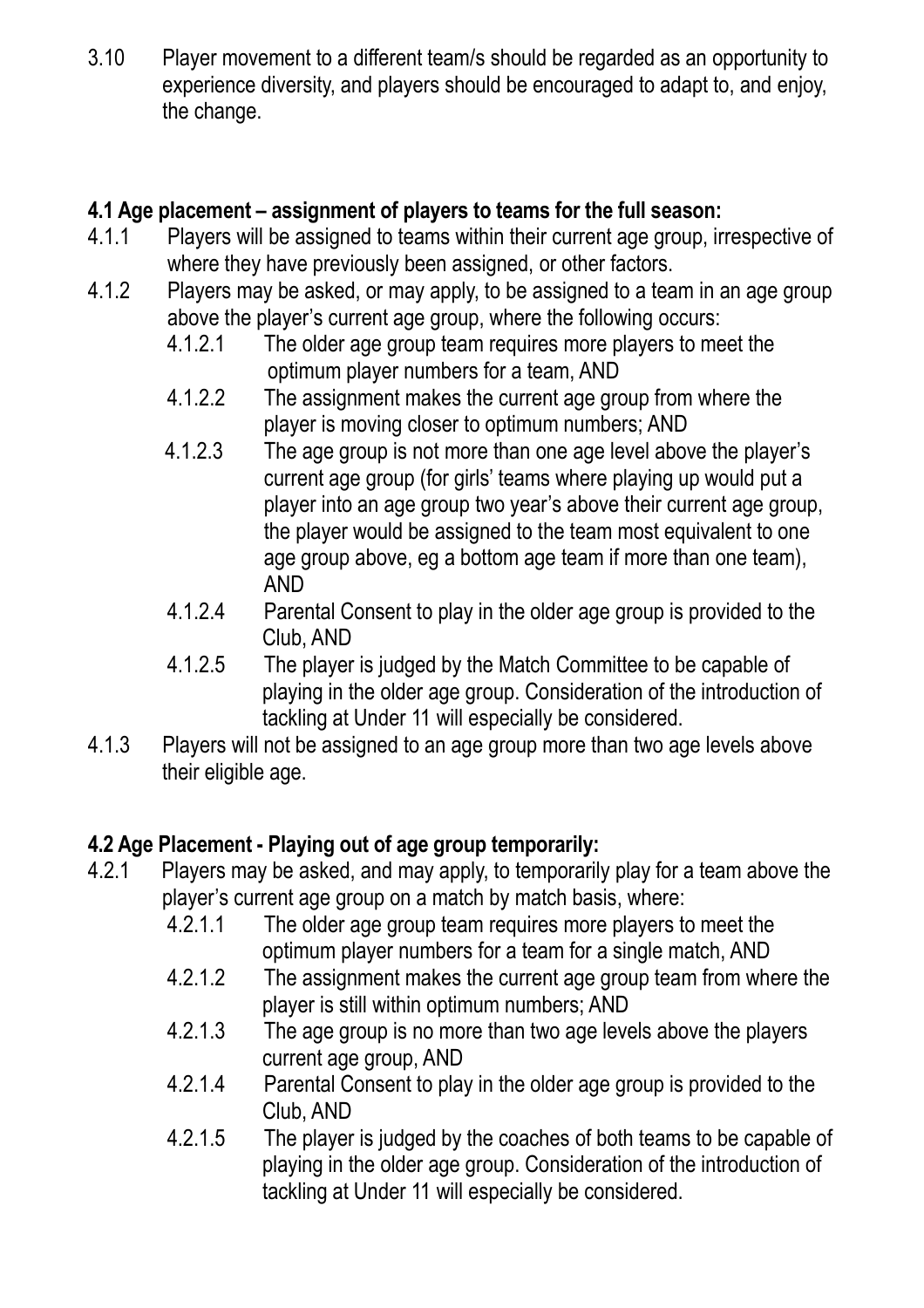- 4.2.2 Where the player plays temporarily in more than one match per weekend, this should be also agreed by both Coaches, Team Managers and the Match Committee, to ensure that the player is not subject to excessive physical duress.
- 4.2.3 Players may not play in an age group temporarily more than two age levels above their eligible age, under any circumstance.
- 4.2.4 Under 8-U10 Mixed and U10 Girls players may only play one game in any one age group per week, with a maximum total of two games per round only, all other competitions and Under 12 Girls may only play a maximum of total of two games per round in accordance with the SMJFL's Player Movement Policy.

### **4.3 The numbers of players per team:**

- 4.3.1 To maximise the number of players participating, and the amount of time that each player plays, the Club will make every effort to field the number of teams to reach the optimum number of players for each team. The optimum number of players per team is as below.
- 4.3.2 The following guidelines will be used to determine the number of teams per age group for U8 - U14 Mixed and U15 - U17.5 Boys:
	- 4.3.2.1 Up to 24 players one team this is the optimum number
	- 4.3.2.2 25 30 players one team in this case, the club will move players across age groups, either permanently or temporarily, according to these policies, and in order to meet optimum numbers.
	- 4.3.2.3 31 40 players two teams in this case, the club will move players across age groups, either permanently or temporarily, according to these policies, and in order to meet optimum numbers.
	- 4.3.2.4 41 48 players two teams this is the optimum number of players for two teams.
	- 4.3.2.5 Over 48 players two teams in this case, the club will move players across age groups, either permanently or temporarily, according to these policies, and in order to meet optimum numbers.
	- 4.3.2.6 Where there is a possibility of 3 teams, the same guidelines referred to above will be applied.
- 4.3.3 The following guidelines will be used to determine the number of teams per age group for U10 - U12 Girls (excluding U12 Girls Division 1):
	- 4.3.3.1 Up to 16 players one team this is the optimum number
	- 4.3.3.2 17 23 players one team in this case, the club will move players across age groups, either permanently or temporarily, according to these policies, and in order to meet optimum numbers.
	- 4.3.3.3 24 32 players two teams in this case, the club will move players across age groups, either permanently or temporarily, according to these policies, and in order to meet optimum numbers.
	- 4.3.3.4 Where there is a possibility of 3 teams, the same guidelines referred to above will be applied.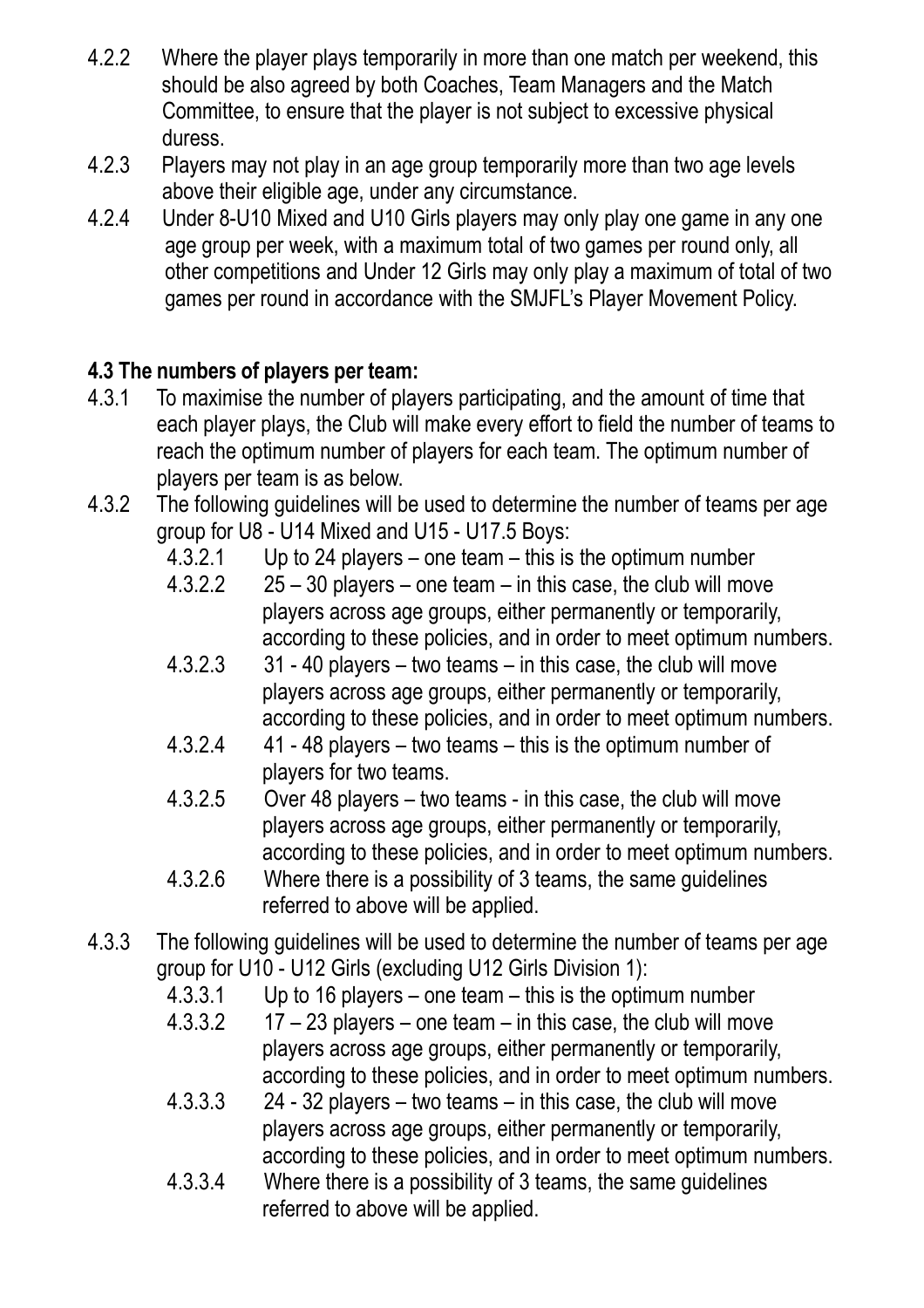- 4.3.4 The following guidelines will be used to determine the number of teams per age group for U14 - U18 Girls (including U12 Girls Division 1):
	- 4.3.4.1 Up to 21 players one team this is the optimum number
	- 4.3.4.2 22-25 players one team in this case, the club will move players across age groups, either permanently or temporarily, according to these policies, and in order to meet optimum numbers.
	- 4.3.4.3 26-42 players two teams in this case, the club will move players across age groups, either permanently or temporarily, according to these policies, and in order to meet optimum numbers.
	- 4.3.4.4 Where there is a possibility of 3 teams, the same guidelines referred to above will be applied.

## **4.4 Streaming:**

- 4.4.1 Teams in Under 8 Under 11 Mixed and U10 Girls age groups are not subject to streaming principles.
	- 4.4.1.2 U12 Girls will follow the streaming guidelines where a Division 1 team is determined to be the most appropriate division for the players in that age group. As per the SMJFL By-Laws, U12 Girls Division 1 teams are not considered modified rules teams. All other U12 Girls teams will not be subject to streaming principles.
- 4.4.2 The Club does recognise that the SMJFL divides its competition into divisions, which are ranked according to some skill level.
- 4.4.3 The Club will consider the divisions that each age group team is participating when determining the team groupings per age group.

## **4.5 Team groupings:**

- 4.5.1 The Match Committee will determine and advise the teams, players and parents, as close to the first training session, the number of teams in each age group. This will be done according to:
	- 4.5.1.2 The number required to meet the optimum numbers in each team, and according to these policies.
	- 4.5.1.3 The SMJFL division in which the selected teams will be playing. A bias of strength will be given to teams in a higher division (where known), but this shall not be performed on a streaming basis. Streaming will be done for teams in Under 12 and above.
	- 4.5.1.4 The grouping will be performed to provide teams with a variety of players with diverse degrees of skill, ability and confidence.
	- 4.5.1.5 Consideration will be given to peer connection, i.e. existing friendships, siblings, school groupings for the U8 - U11 Mixed and U10 - U12 Girls players, but not contrary to the policies above.
	- 4.5.1.6 Team groupings will not be re-created each year, but rather variations on previous years will be applied, in order to meet these policies.